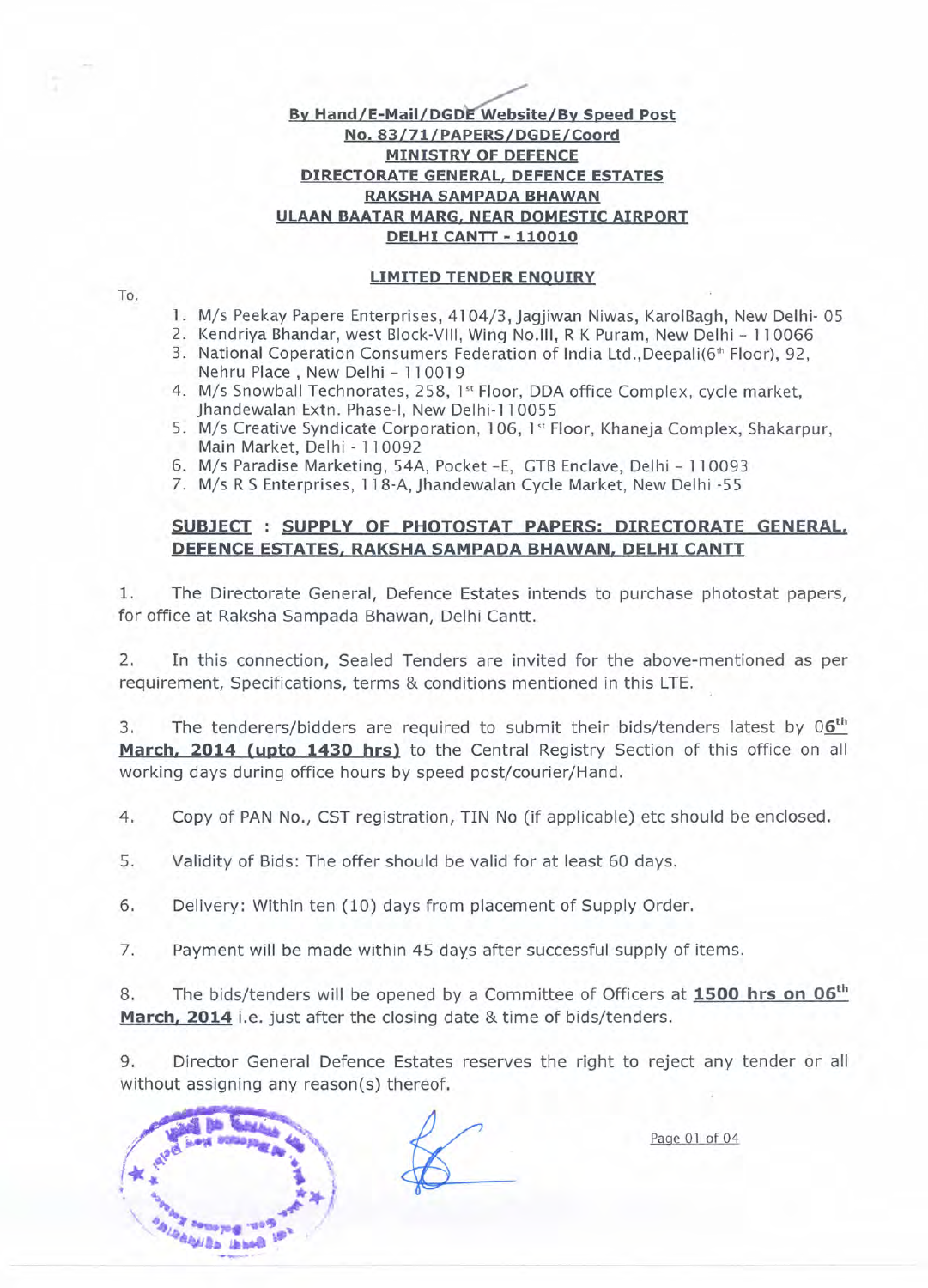# *10. Requirement:*

| SI.<br>No. | <b>Items &amp; Specifications</b>                                      | Required |
|------------|------------------------------------------------------------------------|----------|
| 1.         | Photostat Paper, A4 size, 75GSM(Century)<br>1 Ream = 500Sheets, 2-3kg, | 830Reams |
| 2.         | F S Size, Century Mak, 1 Ream= 500Sheets,<br>$2 - 8kq$                 | 300Reams |

*11. Detailed instructions and terms* & *conditions are given in the Annexures enclosed. The following Annexures are enclosed herewith. The tenderers / bids are requested to read all the Annexures carefully and submit their bids/tenders accordingly:-*

*(a) Annexure-I : General Instructions to Bidders/Tenderers.*

*(b) Annexure-II : Terms* & *Conditions.*

 $\bigoplus$ Dy. Director (Coord) *For* Director General Defence Estates Dated :  $\frac{9}{5}$  Feb, 2014



Copy to:-

PCDA HQrs, 'M' Section, 'G' - Block, New Delhi -110011

Page 02 of 04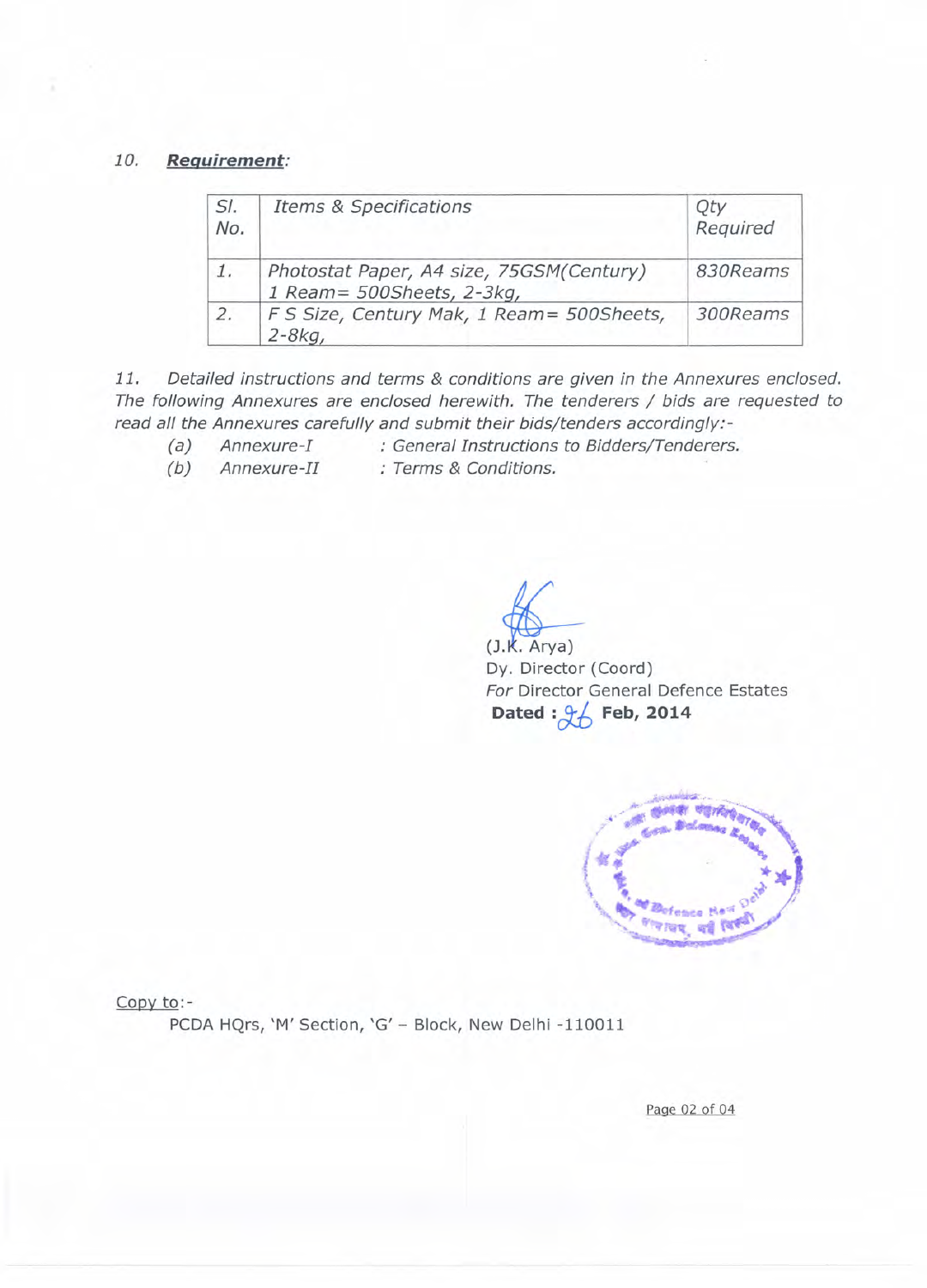### **Annexure - I**

(Refer to para 11 (a) of LTE No. 83/71 /Papers/ DGDE/ Coord dated Feb, 2014)

#### **GENERAL INSTRUCTIONS TO THE BIDDERS / TENDERERS**

1. The Commercial Bid should be sealed properly in a single envelope super-scribing 'Quotation for Supply of "Photostat Papers" and must be sent / submitted by Speed Post/Courier/by Hand at the following address on or before 06<sup>th</sup> March, 2014 (1430 hrs) and the envelope should also clearly super-scribe "Do not open before 06<sup>th</sup> March, 2014 (1500 hrs)".

Dy. Director (Coord) Directorate General Defence Estates Room No.1 02/1 03, Raksha Sampada Bhawan Ulaan Baatar Marg Near Domestic Airport Delhi Cantt - 110010

-- T

Note: This Dte. General will not be responsible for any delay for bids received by post/courier. Tender received after due date & time late will not be entertained.

2. Copy of PAN No., CST registration & TIN No. (if applicable) etc should be enclosed with the bid/tender. If the tenderer / firm supplies the items on behalf of Manufacturer, it will be necessary to enclose requisite authorization certificate from them to supply or market products on their behalf.

3. Director General, Defence Estates reserves the right to reject any tender or all without assigning any reason(s) thereof.

4. Please note that quotation incomplete in any respect will be liable for rejection.

5. The tender/bid shall be addressed to Shri J.K. Arya, Dy. Director (Coord) and sent at the address mentioned in para 1 above.

6. Tender/bid is required to be submitted in single bid mentioning detailed specifications, price (taxes, if any, inclusive/exclusive), terms & conditions after sale support and name of tenderer with complete corresponding address, Landline Telephone Number & Mobile Number. Each and every page of the quotation is to be serially numbered and duly signed by authorized bidder/signatory.

7. Specifications of the quoted item should be mentioned in the bid/tender. One sample of each item should be attached with the bid or retained in the office. The specifications of the items should match or be better than the office sample which can be seen in the office any time before submission of bid.

8. The financial bids shall be opened only if the sample attached is found of appropriate quality & specifications by the Tender Opening Committee. Please note that quotation should be given only for branded items as far as possible. Any inferior of spurious items will be summarily rejected.

*r~';;c>*

**Page 03 of 04**